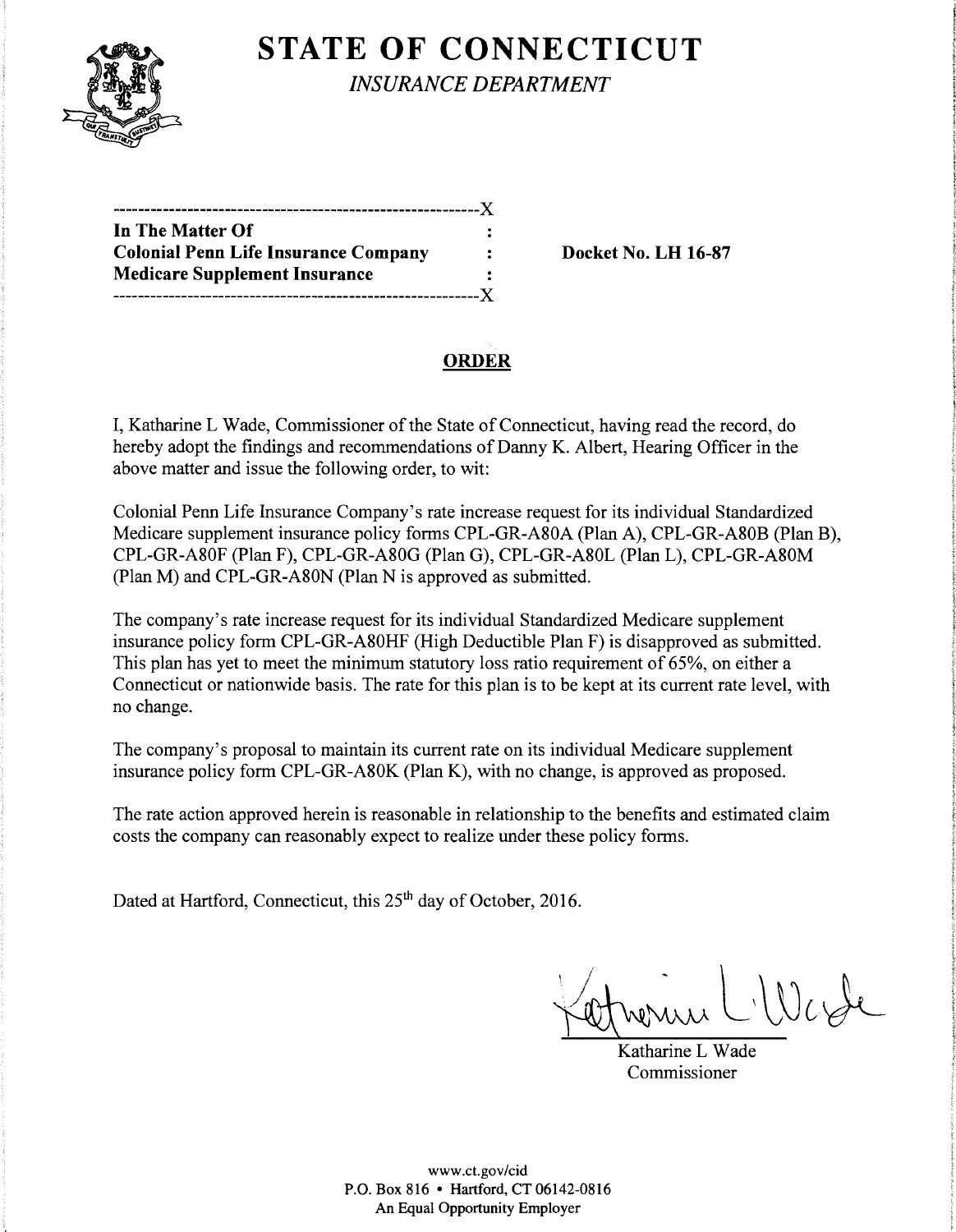

# **STATE OF CONNECTICUT**

*INSURANCE DEPARTMENT* 

| In The Matter Of                             |  |
|----------------------------------------------|--|
| <b>Colonial Penn Life Insurance Company:</b> |  |
| <b>Medicare Supplement Insurance</b>         |  |
|                                              |  |

Docket No. LH 16-87

### PROPOSED FINAL DECISION

### 1. INTRODUCTION

The Insurance Commissioner of the State of Connecticut is empowered to review rates charged for individual and group Medicare supplement policies sold to any resident of this State who is eligible for Medicare. The source for this regulatory authority is contained in Chapter 700c and Section 3 8a-495a of the Connecticut General Statutes.

After due notice, a hearing was held at the Insurance Department in Hartford, CT on Thursday, September 29, 2016, to consider whether or not the rate increase requested by Colonial Penn Life Insurance Company on its individual Standardized Medicare supplement insurance business should be approved.

No members from the general public attended the hearing.

No company representatives from Colonial Penn Life Insurance Company attended the hearing.

The hearing was conducted in accordance with the requirements of Section 38a-474, Connecticut General Statutes, the Uniform Administrative Procedures Act, Chapter 54 of Section 3 8a-8-1 et seq. of the Regulations of Connecticut State Agencies.

A Medicare supplement policy is a private health insurance policy sold on an individual or group basis, which provides benefits that are additional to the benefits provided by Medicare. For many years Medicare supplement policies have been highly regulated under both state and federal law to protect the interests of persons eligible for Medicare who depend on these policies to provide additional coverage for the costs of health care.

Effective December 1, 2005, Connecticut amended its program of standardized Medicare supplement policies in accordance with Section 38a-496a of the Connecticut General Statutes, and Sections 38a-495a-1 through 38a-495a-21 ofthe Regulations of Connecticut Agencies. This program, which conforms to federal requirements, provides a "core" package of benefits known as Plan A. Insurers may also offer any one or more of eleven other plans (Plans B through N).

Effective January 1, 2006, in accordance with Section 38a-495c of the Connecticut General Statutes (as amended by Public Act 05-20) premiums for all Medicare supplement policies in the state must use community rating. Rates for Plans A through N must be computed without regard to age, gender, previous claims history or the medical condition of any person covered by a Medicare supplement policy or certificate.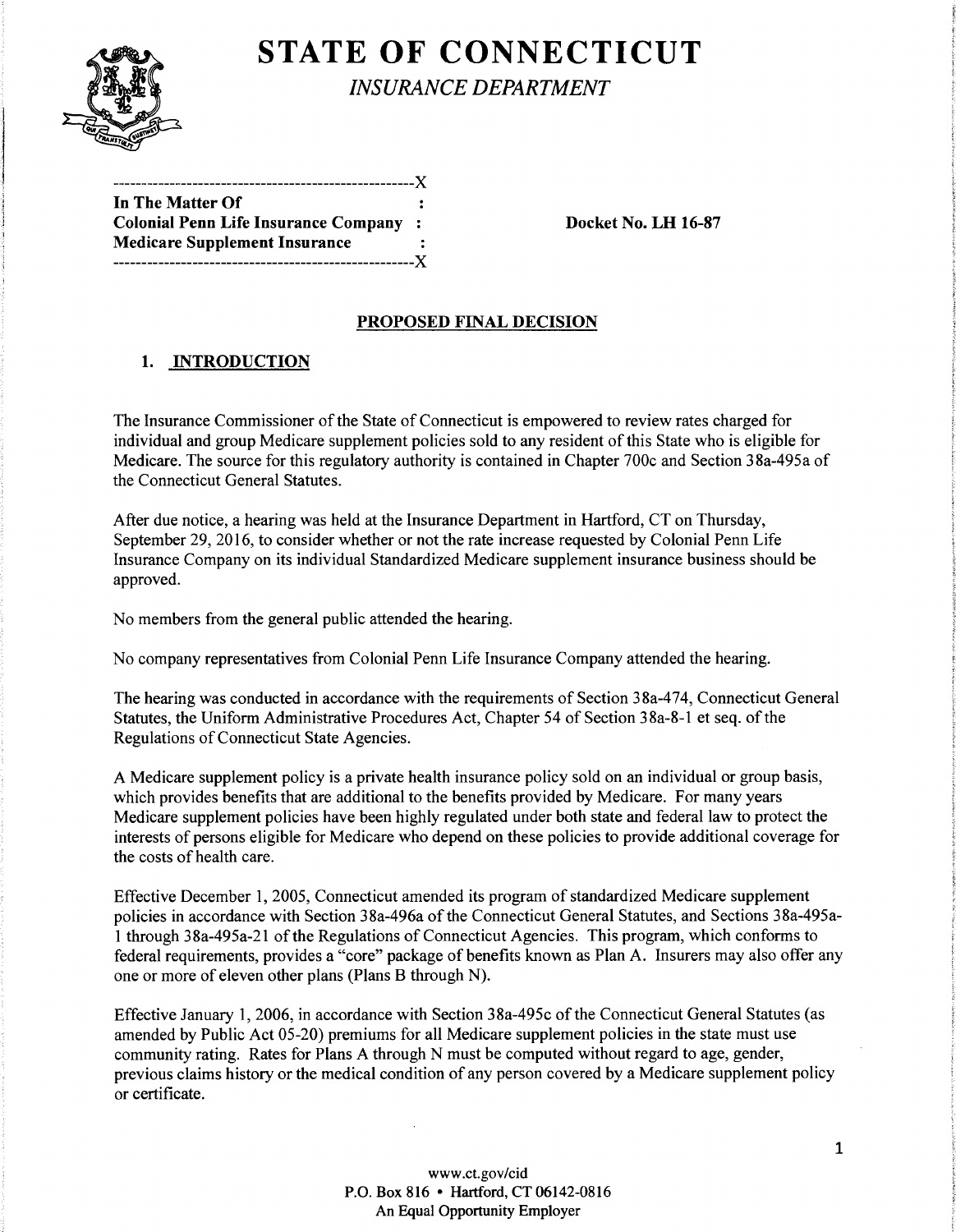The statute provides that coverage under Plans A through N may not be denied on the basis of age, gender, previous claims history or the medical condition of any covered person. Insurers may exclude benefits for losses incurred within six months from the effective date of coverage based on a pre-existing condition.

Effective October 1, 1998, carriers that offer Plan B or Plan C must make these plans as well as Plan A, available to all persons eligible for Medicare by reason of disability.

Insurers must also make the necessary arrangements to receive notice of all claims paid by Medicare for their insureds so that supplement benefits can be computed and paid without requiring insureds to file claim forms for such benefits. This process of direct notice and automatic claims payment is commonly referred to as "piggybacking" or "crossover".

Sections 38a-495 and 38a-522 of the Connecticut General Statutes, and Section 38a-495a-10 of the Regulations of Connecticut Agencies, state that individual and group Medicare supplement policies must have anticipated loss ratios of 65% and 75%, respectively. Under Sections 38a-495-7 and 38a-495a-10 of the Regulations of Connecticut Agencies, filings for rate increases must demonstrate that actual and expected losses in relation to premiums meet these standards, and anticipated loss ratios for the entire future period for which the requested premiums are calculated to provide coverage must be expected to equal or exceed the appropriate loss ratio standard.

Section 38a-473 of the Connecticut General Statutes provides that no insurer may incorporate in its rates for Medicare supplement policies factors for expenses that exceed 150% of the average expense ratio for that insurer's entire written premium for all lines of health insurance for the previous calendar year.

#### II. **FINDING OF FACT**

After reviewing the exhibits entered into the record of this proceeding, and utilizing the experience, technical competence and specialized knowledge of the Insurance Department, the undersigned makes the following findings of fact:

1. Colonial Penn Life Insurance Company has requested the following rate increases on its individual standardized form series CPL-GR-A80 for Plans A, B, F, HF, G, L, M and N:

| Plan | Increase |  |
|------|----------|--|
| А    | 12.0%    |  |
| В    | 6.0%     |  |
| F    | 8.0%     |  |
| НF   | 9.5%     |  |
| G    | 9.5%     |  |
| L    | 9.5%     |  |
| м    | 6.0%     |  |
| Ν    | 6.0%     |  |

The company has also requested that the rate for Plan K be kept the same, with no increase.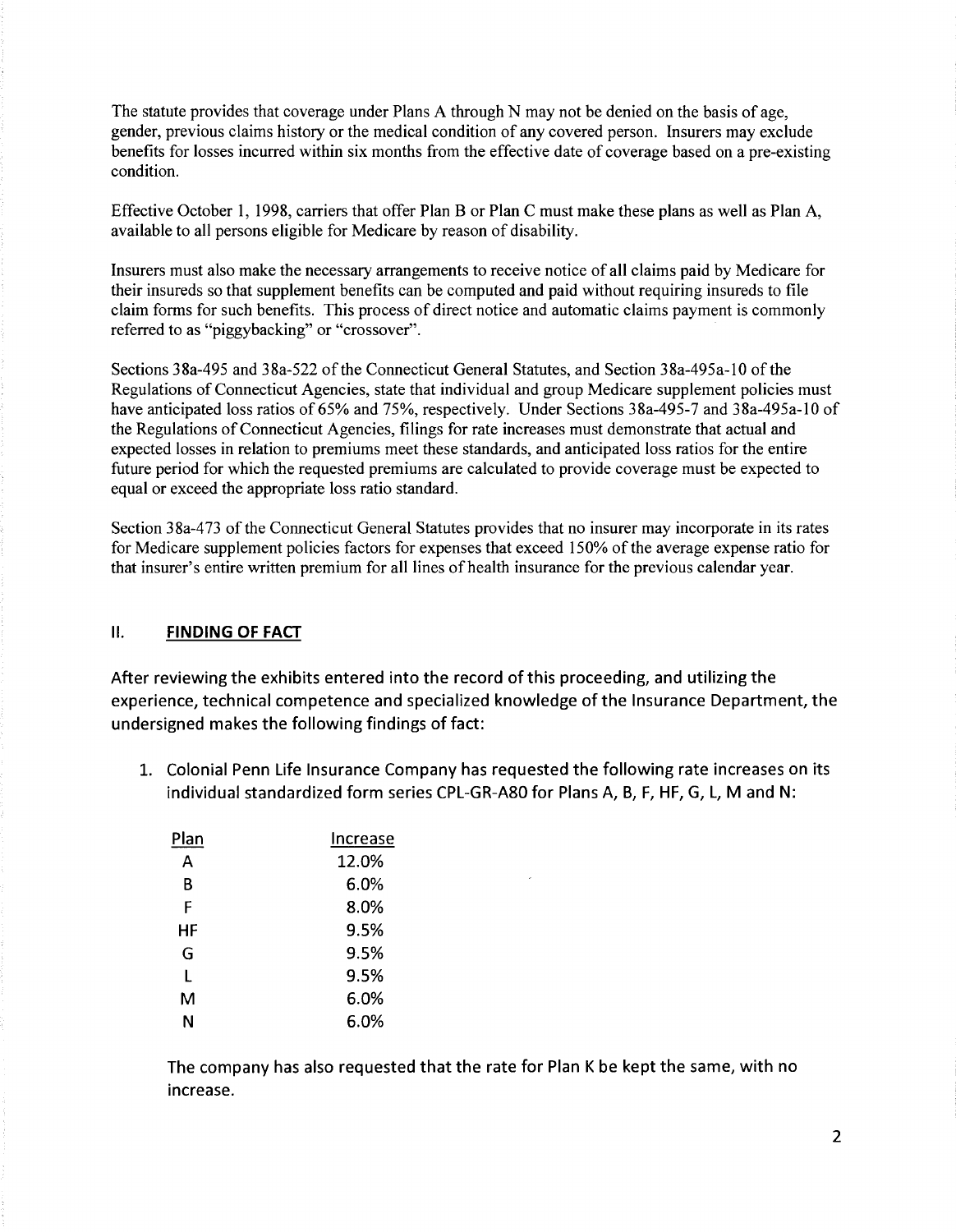- 2. There were 1,598 policies in-force in Connecticut and 196,310 policies in force nationwide as of June 2016.
- 3. Colonial Penn certified that their expense factors are in compliance with section 38a-473, C.G.S.
- 4. Colonial Penn has conformed to subsection (e) of section 38a-495c, C.G.S. regarding the automatic claim processing.
- 5. According to Colonial Penn the proposed rates are designed to satisfy the Connecticut statutory loss ratio of 65%.
- 6. The last approved rate increases ranged from 2.0% to 12.0%, effective 1/1/2016.
- 7. Below is Connecticut specific loss ratio experience for 2014, 2015 and from inception to 2015:

| Plan   | 2014  | 2015   | Inception |
|--------|-------|--------|-----------|
| F      | 55.2% | 72.7%  | 81.7%     |
| High F | 50.5% | 54.6%  | 52.1%     |
| Κ      | 56.2% | 53.3%  | 52.5%     |
|        | 58.9% | 158.6% | 57.7%     |
| N      | 71.5% | 98.6%  | 89.0%     |
| Total  | 56.8% | 60.5%  | 60.4%     |

8. Below is nationwide loss ratio experience for 2014, 2015 and from inception to 2015:

| Plan   | 2014   | 2015   | Inception |
|--------|--------|--------|-----------|
| A      | 165.9% | 157.5% | 167.5%    |
| B      | 93.8%  | 92.4%  | 80.1%     |
| F      | 70.1%  | 69.6%  | 71.3%     |
| High F | 54.1%  | 57.9%  | 51.0%     |
| G      | 68.7%  | 72.0%  | 69.4%     |
| K      | 58.4%  | 66.0%  | 58.5%     |
| L      | 84.0%  | 89.1%  | 82.1%     |
| M      | 79.9%  | 76.5%  | 70.4%     |
| N      | 69.1%  | 71.0%  | 69.0%     |
| Total  | 69.5%  | 70.4%  | 69.9%     |

9. Colonial Penn's 2016 Medicare supplement rate filing is in compliance with the requirements of regulation 38a-474 as it applies to the contents of the rate submission, as well as the actuarial memorandum.